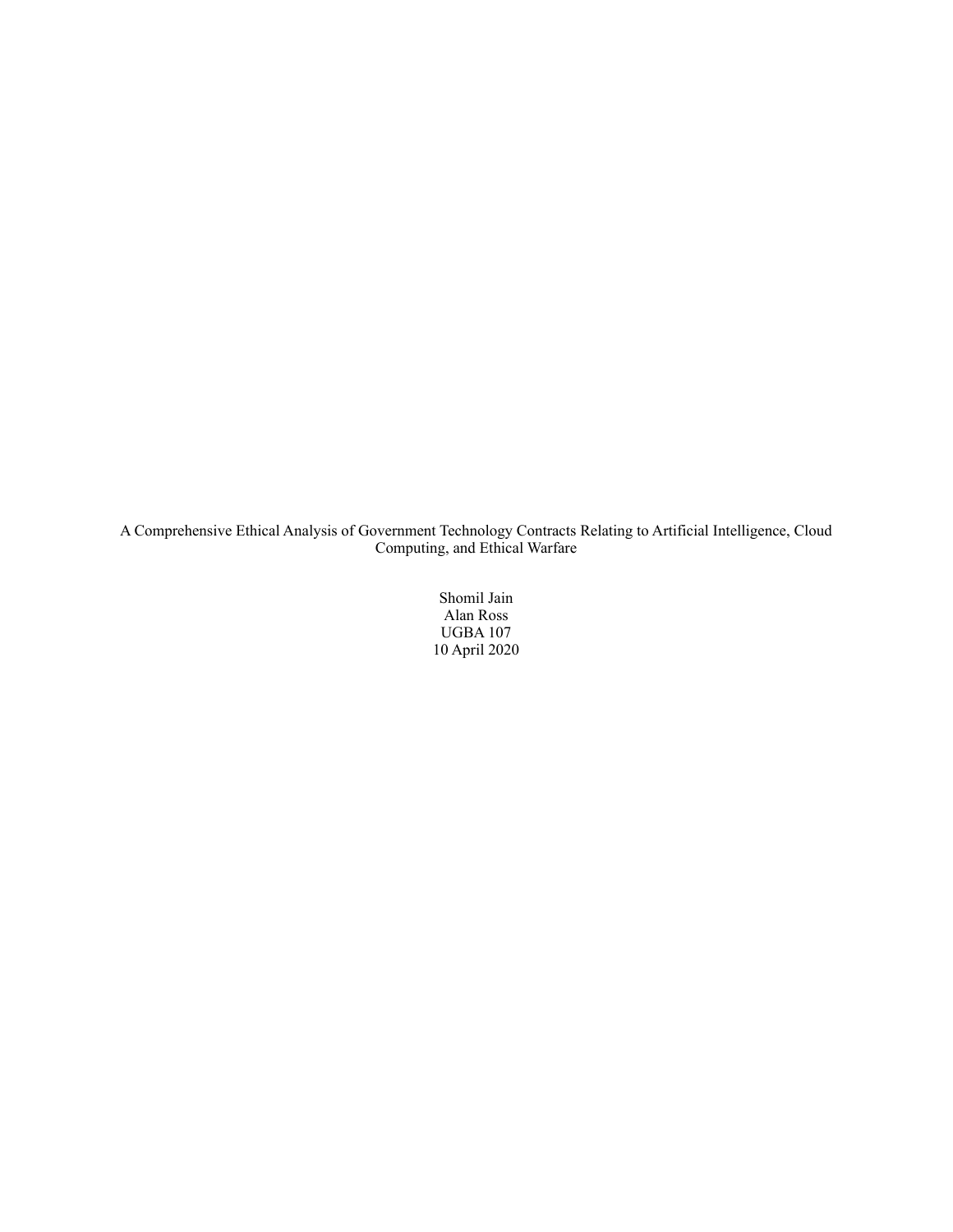As the development of artificial intelligence and cloud computing has accelerated over the past decade, the United States Government has taken an interest in using these cutting-edge technologies for purposes involving national security and defense. Recently, employees of major technology firms – Google, Amazon, and Microsoft – have been pushing their companies to put ethics before profit when it comes to working on contracts with military or defense motivations. There exists a strong business case to take these government contracts: they often bring in hundreds of millions of dollars of stable revenue for corporations. Different corporations, however, have taken unique stances on the issue. While Amazon engages frequently with defense contractors, providing everything from cloud computing services to facial recognition technology, Google has taken an opposing stance in a set of guiding AI principles published by the company.[1](#page-1-0) Technology corporations are ethically justified in accepting government contracts relating to national defense, border security, and government surveillance; these contracts spur unparalleled technological innovation, are politically advantageous for corporations, and provide a platform for private companies to contribute to public efforts to prepare for national and international crises.

# <span id="page-1-5"></span>**II. BACKGROUND**

 Technology companies provide a wide variety of services to the Department of Defense (DoD) and the Department of Homeland Security (DHS). An analysis of requisitions from 2015-2019 reveals millions of dollars of purchases spanning computers, hosting services, enterprise software, and similar from nearly every large tech firm.<sup>[2](#page-1-1)</sup> However, the degree of involvement in producing military-level technology and weapons differs. Consulting-focused technology firms, such as Palantir, explicitly create custom software products for government agencies, while involvement from more traditional tech companies often surrounds the tailoring of existing AI or cloud computing products to work in military contexts. Some corporations, like Google, are tasked with providing research-driven innovations for military contexts. Others, including Apple, exclusively provide hardware products, whereas firms like Microsoft and Oracle focus on

server hosting services. Involvement in military contracts may be direct or indirect; whereas Palantir directly consults with ICE, for instance, Amazon provides the cloud infrastructure that underlies Palantir. Nearly every large technology firm plays a role in this web of interdependence; thus, an ethical analysis must take into account any indirect influences and involvements as well as direct ones.

### **III. INNOVATION ARGUMENT**

 Government investments in technology through the form of defense contracts often spur unparalleled innovation followed by rapid periods of growth; the well-known Space Race of 1960 remains one of the strongest historical examples of this to date. The Defense Advanced Research Project Agency's (DARPA) packet-switching initiative of 1969, known as ARPANET, highlights the benefits of developing cutting-edge technology under the purview of the United States military. A comparison to the modernday case of Project Maven, a multi-million dollar Pentagon AI contract, provides a strong ethical justification for the now-terminated contract.

<span id="page-1-6"></span><span id="page-1-4"></span> DARPA was founded as a response to the Soviet Union's successful deployment of a satellite to space; soon after, the agency was tasked with improving a Command and Control system for missile com-munications[.](#page-1-2) $3$  In this process, the agency, working closely with academic researchers at MIT and UCLA, architected an early packet-switching framework – a technology prefacing the vast infrastructure that powers the modern-day internet. DARPA subsequently awarded a multi-million dollar contract to Bolt, Beranek, and Newman (BBN) to industrialize and build the routers that would interlink this network of computers.

<span id="page-1-7"></span> Project Maven, announced in 2017 by the DoD, was one of the Pentagon's first moves into the territory of using AI for military purposes. In a press report, DoD described the project as focusing primarily on "computer vision -- an aspect of machine learning and deep learning that autonomously extracts objects of interest from moving or still imagery."[4](#page-1-3) In 2017, it was announced that Google had been awarded the contract; subsequently, thousands of Google employees protested the company's decision to pursue the development of military technology. In June 2018, despite a potential for the contract to grow from \$9 million into

<span id="page-1-0"></span><sup>&</sup>lt;sup>[1](#page-1-4)</sup> "Our Principles," n.d. https://ai.google/principles/.

<span id="page-1-1"></span><sup>&</sup>lt;sup>[2](#page-1-5)</sup> "EZSearch." fpds.gov. Accessed April 11, 2020. https://www.fpds.gov/.

<span id="page-1-2"></span>[<sup>3</sup>](#page-1-6) Lukasik, S. (2010). Why the ARPANET was built. IEEE Annals of the History of Computing, 33(3), 4-21. Chicago

<span id="page-1-3"></span><sup>&</sup>lt;sup>[4](#page-1-7)</sup> "Project Maven to Deploy Computer Algorithms to War Zone by Year's End." U.S. DEPARTMENT OF DEFENSE. Accessed April 11, 2020. https://www.defense.gov/Explore/News/Article/Article/1254719/project-maven-to-deploy-computer-algorithmsto-war-zone-by-years-end/.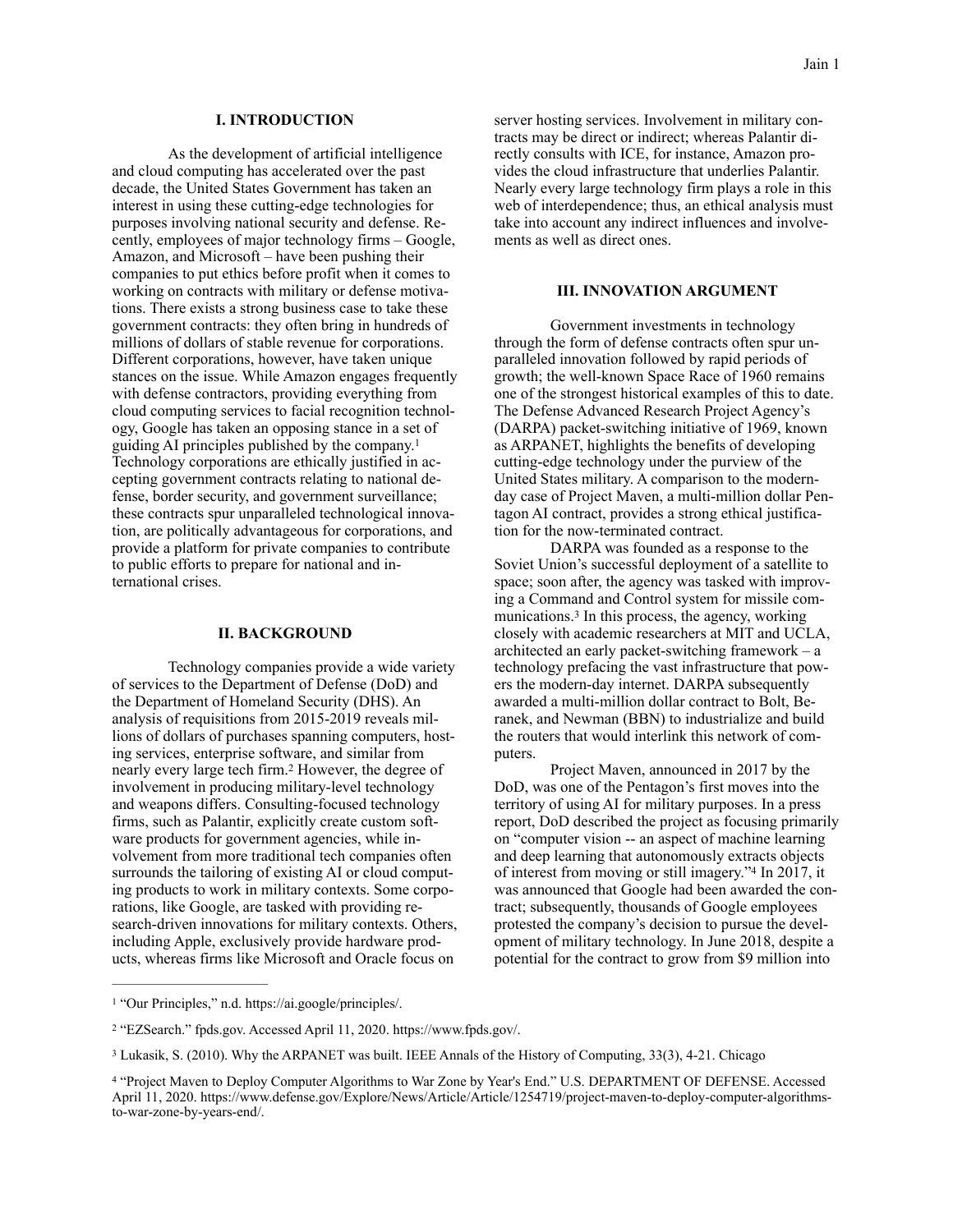a larger \$250 million dollar contract, Google executives announced that they would not renew the contract[.5](#page-2-0)

<span id="page-2-3"></span> Technology motivated by warfare doesn't necessarily translate into direct implications of human life; the use of this technology, moreover, is far from bounded to a single use case. Motivated by a desire by the President of the United States to control nuclear weapons more effectively, ARPANET has been quoted by both technologists and historians as laying the groundwork for a vast network of interconnected computers. Moreover, BBN – a private corporation – played an essential role in the development & implementation of this architecture across the US, indicating the capability for the private industry to industrialize advancements in technology for widespread use. Both of these assertions reveal a particular weakness in a deontological analysis of this scenario; focusing purely on motivation, as a deontologist might, could potentially result in a stance firmly against any form of military engagement on ethical grounds. As a result, this would disregard any future benefit encapsulated by the development of new innovations. Conversely, a utilitarian approach would strongly support both BBN: by taking the contract, BBN provided the technology to enable the implementation of the internet, which uncontroversially improved life for billions. By working on developing computer vision algorithms through the lens of Project Maven, Google could be developing generalpurpose neural networks capable of advancing fields that could have far larger impacts than simply military technology.

 Moreover, military contracts are often prefaced by the United States government with a broader goal of influencing and sponsoring scientific research to strengthen the United States as a whole. In 1969, the director of DARPA, J.C.R. Licklider, noted the strong parallels between military innovation & research: "many of the problems will be essentially as important, in the research context as in the military context." While computational research occurs in academia and in industry, the involvement of DoD provides a unique advantage: the ability to provide a seemingly-unlimited amount of funding – potentially \$250 million dollars, in Google's case – to sponsor projects that may be far out of reach and out of scope for profit-driven companies and financially-strained universities. DoD is a

critical component of the trifecta of scientific innovation and progress in the United States; thus, there exists a strong ethical justification based on the potential societal good in the future for Google to pursue Project Maven and the advancement of AI technology.

# **III. POLITICAL ARGUMENT**

 Corporate executives should not have to justify licensing technology to the government; rather, the government should be held accountable through democratic methods by the general public. The conflation of politics with business leads to precarious ethical positions involving partisanship, corruption, and inequity, values that directly conflict with basic corporate social responsibility principles. Palantir's involvement with the Immigration and Customs Enforcement Agency (ICE) provides insight into the complications of weighing business decisions with political ones, highlighting the ethical argument for maintaining a firm, apolitical stance.

<span id="page-2-4"></span> Palantir, a technology firm founded in 2004, conducts a majority of its business through government contracts. In 2017, Palantir faced widespread public criticism following reports that the company was involved in building the Investigative Case Management (ICM) and FALCON systems for ICE – two data management and case tracking systems that critics asserted made Palentir guilty of "providing the engine for Don-ald Trump's Deportation Machine".<sup>[6](#page-2-1)</sup> In August 2019, Palantir announced the company had renewed its contract with ICE; earlier in the month, the Trump Administration had come under fire for family separation policies. The company faced even stronger disapproval from members across the progressive tech community, the effects of some inhibiting Palantir's hiring efforts at university campuses.[7](#page-2-2)

<span id="page-2-5"></span> For Palantir, there exists a strong business case to continue contracting with federal agencies, including ICE; the company was founded on the fundamental premise of addressing complex governmental needs. However, the ethical case for Palantir is more precarious. In an article in the Columbia Law Review, NYU research professor Kate Crawford raises concerns regarding Palantir's systems provided to ICE: "few publicly available documents note how constitu-

<span id="page-2-0"></span><sup>&</sup>lt;sup>[5](#page-2-3)</sup> Wakabayashi, Daisuke, and Scott Shane. "Google Will Not Renew Pentagon Contract That Upset Employees." The New York Times. The New York Times, June 1, 2018. https://www.nytimes.com/2018/06/01/technology/google-pentagon-projectmaven.html.

<span id="page-2-1"></span>Woodman, Spencer. "Palantir Provides the Engine for Donald Trump's Deportation Machine." The Intercept, March 2, 2017. [6](#page-2-4) https://theintercept.com/2017/03/02/palantir-provides-the-engine-for-donald-trumps-deportation-machine/.

<span id="page-2-2"></span>[<sup>7</sup>](#page-2-5) Casey, Alexandra, Angelina Wang, Alexandra Casey, and Angelina Wang. "Under Pressure, Palantir Cancels UC Berkeley Information Session." The Daily Californian, September 26, 2019. https://www.dailycal.org/2019/09/24/under-pressure-palantircancels-uc-berkeley-information-session/.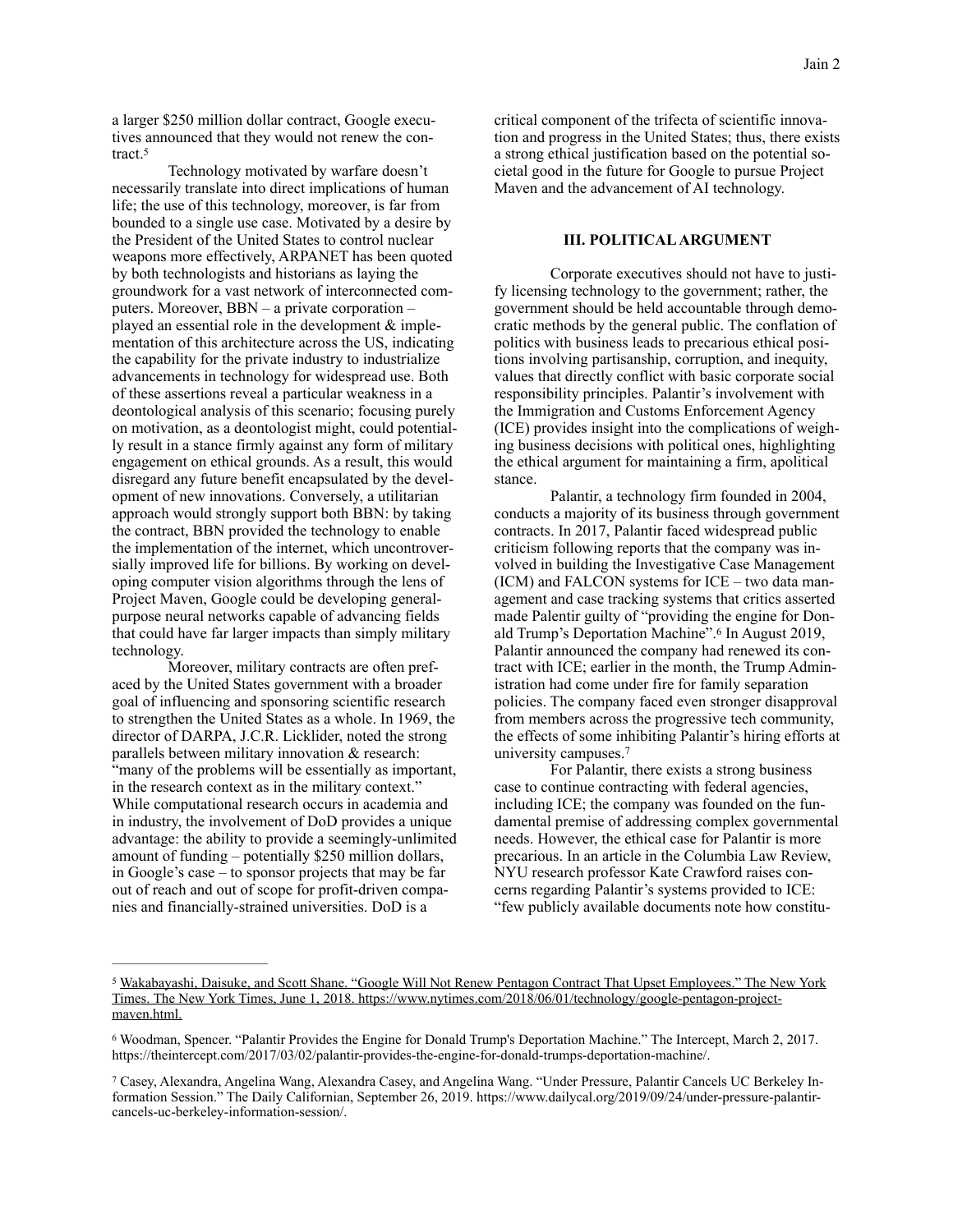tional accountability is allocated in each system, especially within joint public-private endeavors."[8](#page-3-0) Crawford, among others, raises concerns about Palantir's responsibility in supporting an administration that supports the separation of migrant parents from their children. The phrasing of this argument is essential: the assertion is a political one, not an ethical one. Rather than the technology being called into question, the company's affiliation with the administration that directs the use of the technology is what is at stake. In these circumstances, ethical lines are blurred by political ones; choosing a side in the debate over border policy forces Palantir into taking a political stance, a stance that may change depending on the leaders of the federal government. Analyzing this decision in the lens of the Friedman approach to corporate social responsibility, Palantir's sole obligation is to its shareholders; accepting a contract with ICE falls under the purview of increasing profits, whereas the regulation of the ethics of this decision fall under the responsibility of the government.

 The interconnectedness of the technology industry further complicates the ethics behind fulfilling government contracts. Palantir, for example, uses Amazon Web Services for hosting; in July 2019, thousands of Amazon employees demanded that Amazon terminate its contract with Palantir.<sup>[9](#page-3-1)</sup> The supply chain of internet companies is a vast interconnected web of enterprise software, a network that creates billions of dollars of revenue for the global economy. Politicallyinfluenced decisions made at a corporate level have much further-reaching externalities than a simple termination of a contract, externalities that can span job losses and lost revenue across the industry. In this context, there exists a clear ethical argument to justify the ICE contract; it supports democratically-enforced ethics decisions regarding intensely political issues like

<span id="page-3-7"></span>border security while also strictly upholding the shareholder-focused approach to CSR.

## **IV. SOCIAL ARGUMENT**

 In times of crises, Americans turn to private corporations to use whatever tools necessary to prevent the loss of human life. While this has traditionally revolved around traditional industrial corporations, in modern day crises, technology corporations often serve at the forefront of a collective response. A comparison of the controversial Joint Enterprise Defense Infrastructure (JEDI) Pentagon cloud computing contract of 2018 with the tech industry's response to the COVID-19 pandemic provides ethical justification of the JEDI project. Large technology firms, under the premise of Dayton's views on CSR, have an ethical obligation to help maintain the safety and security of all American citizens, and maintaining critical government infrastructure is one aspect of this mission.

<span id="page-3-9"></span> JEDI is a ten-year contract focused on bringing cloud computing to DoD. A New York Times article notes the importance of the contract to the Pen-tagon, citing its aging infrastructure.<sup>[10](#page-3-2)</sup> While Amazon, Oracle, and Google submitted bids for the contract, in 2018, the Pentagon awarded the contract to Microsoft. Soon after, Microsoft employees published an open letter to company executives, urging them to reconsider JEDI: "Many Microsoft employees don't believe that what we build should be used for waging war."[11](#page-3-3)

<span id="page-3-13"></span><span id="page-3-12"></span><span id="page-3-11"></span><span id="page-3-10"></span><span id="page-3-8"></span> COVID-19 has exposed a significantly inadequate medical infrastructure for data tracking and mon-itoring in America.<sup>[12](#page-3-4)</sup> In response to the pandemic, America's largest technology companies – notably, Google and Apple – are stepping in and rapidly creating digital infrastructure spanning unemployment ap-plication software,<sup>13</sup> COVID-19 screening services,<sup>[14](#page-3-6)</sup>

<span id="page-3-3"></span>[11](#page-3-10) Microsoft Employees. "An Open Letter to Microsoft: Don't Bid on the US Military's Project JEDI." Medium. Medium, October 16, 2018. https://medium.com/s/story/an-open-letter-to-microsoft-dont-bid-on-the-us-military-s-project-jedi-7279338b7132.

<span id="page-3-4"></span><sup>[12](#page-3-11)</sup> "COVID-19 Map." Johns Hopkins Coronavirus Resource Center. Accessed April 11, 2020. https://coronavirus.jhu.edu/ map.html.

<span id="page-3-0"></span>Crawford, K., & Schultz, J. (2019). AI SYSTEMS AS STATE ACTORS. Columbia Law Review, 119(7), 1941-1972. [8](#page-3-7)

<span id="page-3-1"></span>[<sup>9</sup>](#page-3-8) Sandler, Rachel. "Internal Email: Amazon Faces Pressure From More Than 500 Employees To Cut Ties With Palantir For Working With ICE." Forbes. Forbes Magazine, July 16, 2019. https://www.forbes.com/sites/rachelsandler/2019/07/11/internal-emailamazon-faces-pressure-from-more-than-500-employees-to-cut-ties-with-palantir-for-working-with-ice/#121a87887539.

<span id="page-3-2"></span><sup>&</sup>lt;sup>[10](#page-3-9)</sup> Conger, Kate, David E. Sanger, and Scott Shane. "Microsoft Wins Pentagon's \$10 Billion JEDI Contract, Thwarting Amazon." The New York Times. The New York Times, October 25, 2019. https://www.nytimes.com/2019/10/25/technology/dod-jedi-contract.html.

<span id="page-3-5"></span><sup>&</sup>lt;sup>[13](#page-3-12)</sup> Elias, Jenn. "Google Creates Online Unemployment Application with State of New York." CNBC. CNBC, April 9, 2020. https://www.cnbc.com/2020/04/09/google-creates-online-unemployment-application-with-state-of-new-york.html.

<span id="page-3-6"></span><sup>&</sup>lt;sup>[14](#page-3-13)</sup> "Apple Releases New COVID-19 App and Website Based on CDC Guidance." Apple Newsroom, March 27, 2020. https:// www.apple.com/newsroom/2020/03/apple-releases-new-covid-19-app-and-website-based-on-CDC-guidance/.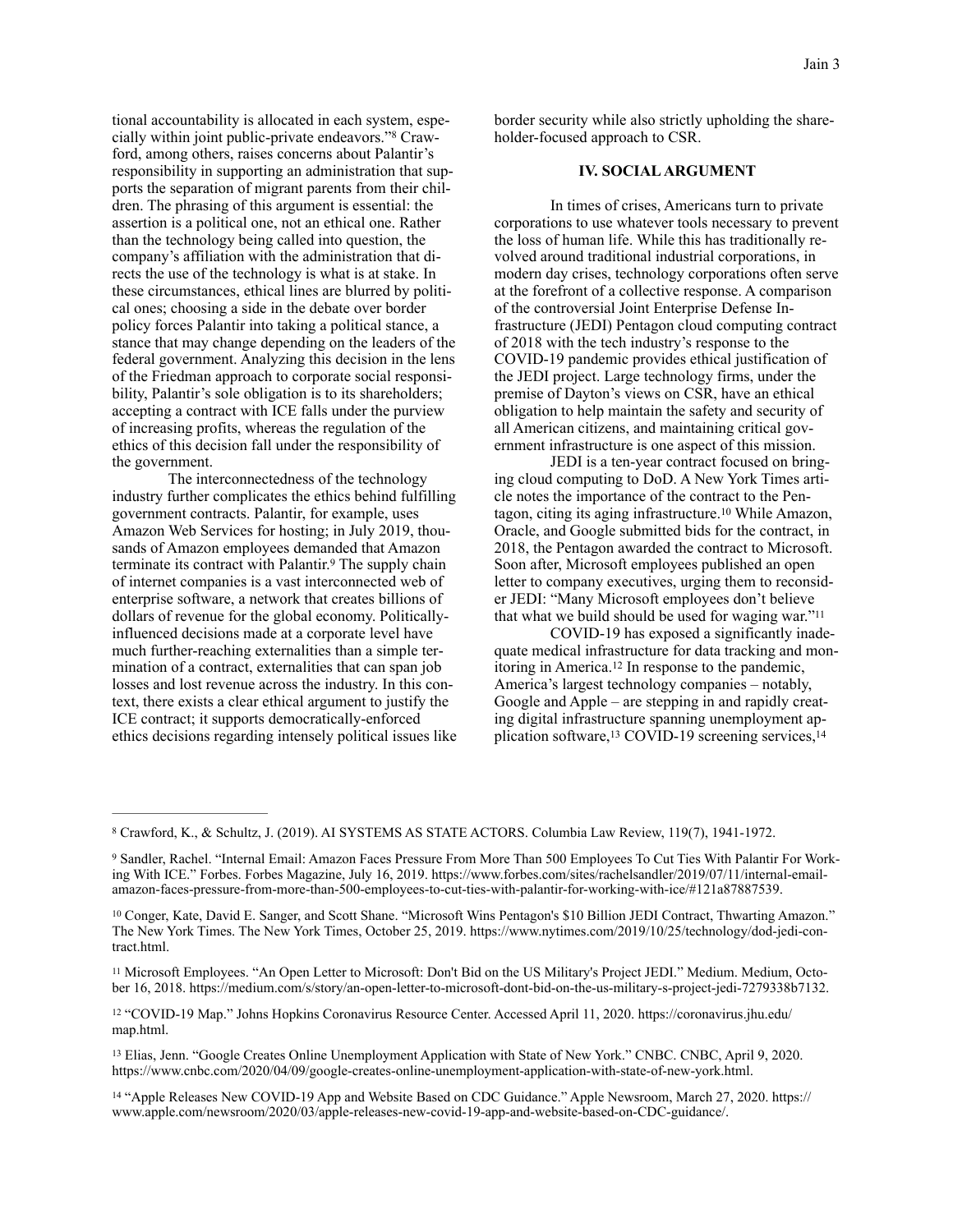and bluetooth-based contact-tracing technology. In a joint statement, Google and Apple note the urgency of the pandemic as justification for their drastic response: "There has never been a more important moment to work together to solve one of the world's most pressing problems.["15](#page-4-0)

<span id="page-4-3"></span> In the case of COVID-19, technology firms use the principles of utilitarianism – helping the greater good – to justify stepping in to fill a void left by an aging medical infrastructure powering the health care system of America. However, when it comes to national defense and security, these firms face difficulties assuring their stakeholders that the technologies that are being developed are on ethical foundations. The very utilitarian principles that are used to justify the COVID-19 response could be used to justify upgrading the infrastructure protecting over 300 million American citizens. On the matter of "building technology to wage war," a deontological approach could also be used to support the JEDI contract: considering the DoD's mission statement is to "provide the military forces needed to deter war and to protect the security of our country," $16$  providing cloud computing services to achieve this goal could be aligned with DoD's motivations of maintaining peace, rather than building weaponry to wage war.

<span id="page-4-4"></span> If the United States were to enter a war-centric crisis, technology companies could find themselves in a position where stepping in and building more direct military technology would be billed as, in the words of Google and Apple, an "important moment to work together to solve one of the [US's] most pressing problems." During periods of normalcy, working with the government to build preventative technologies to be used in times of crises could prevent the necessity for more drastic steps taken in the midst of crises, while also preparing the country to be in a better position to respond to such crises. On this basis, not only do technology firms have a basis to accept government contracts such as JEDI, they have an ethical and moral obligation to assist with projects that support the upkeep of the critical infrastructure of American government.

employees have an ethical foundation rooted in deontology; many in tech are strictly opposed to building technologies that could be used to achieve controversial governmental initiatives.

 ARPANET and its parallels to Google's AI initiatives indicate a necessity to focus on a utilitarian perspective of technology development, rather than a deontological one. While the development and advancement of technology may be originally motivated by defense purposes, these technologies can have much more widespread effects than simply providing a platform for "violent application." AI technology developed under the purview of DoD applied to healthcare, for example, could have the potential to save millions of lives in the future.

<span id="page-4-5"></span> Critics of Palantir claim that the company has a responsibility to step up against the inhumane poli-cies and practices of ICE.<sup>[17](#page-4-2)</sup> Consider the case where Palantir – and other technology corporations – start making a number of politically-influenced decisions; these tech firms' only legal obligation is to their shareholders, so the majority of Americans stakeholders who would potentially be impacted more widespread decisions would not be represented in the decision making behind these actions. Alternatively, placing this ethical responsibility on the government empowers the individuals who may be affected by it; American citizens have the power to elect or remove officials from office and consequently contribute to the ethics behind technology policy. If Palantir opts-out of building and maintaining critical database technology for ICE, they effectively have the power to actively shape immigration law – a power that's often justified on the basis of ethical and moral principles. However, exercising this power may be unethical in itself; the board of directors of Palantir is far from a democratically-elected body and is hardly representative of the population of the United States of America. Ultimately, regulation over the technology that Palantir develops falls under the purview of the legislative branch of government, a body that is democratically elected and administrated in a fair and just manner.

### **V. COUNTER ARGUMENT**

 Critics of tech companies' involvement in military and defense initiatives argue that by providing their services to the government, these companies violate their fundamental principles. Concerns raised by

### **V. CONCLUSION**

 When designing software from a security perspective, software engineers often refer to Kerckhoff's principle – a principle that states that systems should be secure even if an enemy knows everything about the

<span id="page-4-0"></span><sup>&</sup>lt;sup>[15](#page-4-3)</sup> Mickle, Tripp, and Rob Copeland. "Apple, Google Partner on Ambitious Project to Alert Users to Coronavirus Contact." The Wall Street Journal. Dow Jones & Company, April 10, 2020. https://www.wsj.com/articles/apple-google-partner-on-coronaviruscontact-tracing-technology-11586540203.

<span id="page-4-1"></span><sup>&</sup>lt;sup>[16](#page-4-4)</sup> United States Department of Defense. Accessed April 11, 2020. https://archive.defense.gov/about/.

<span id="page-4-2"></span>[<sup>17</sup>](#page-4-5) Jr, Edward Ongweso. "Palantir's CEO Finally Admits to Helping ICE Deport Undocumented Immigrants." Vice, January 24, 2020. https://www.vice.com/en\_us/article/pkeg99/palantirs-ceo-finally-admits-to-helping-ice-deport-undocumented-immigrants.